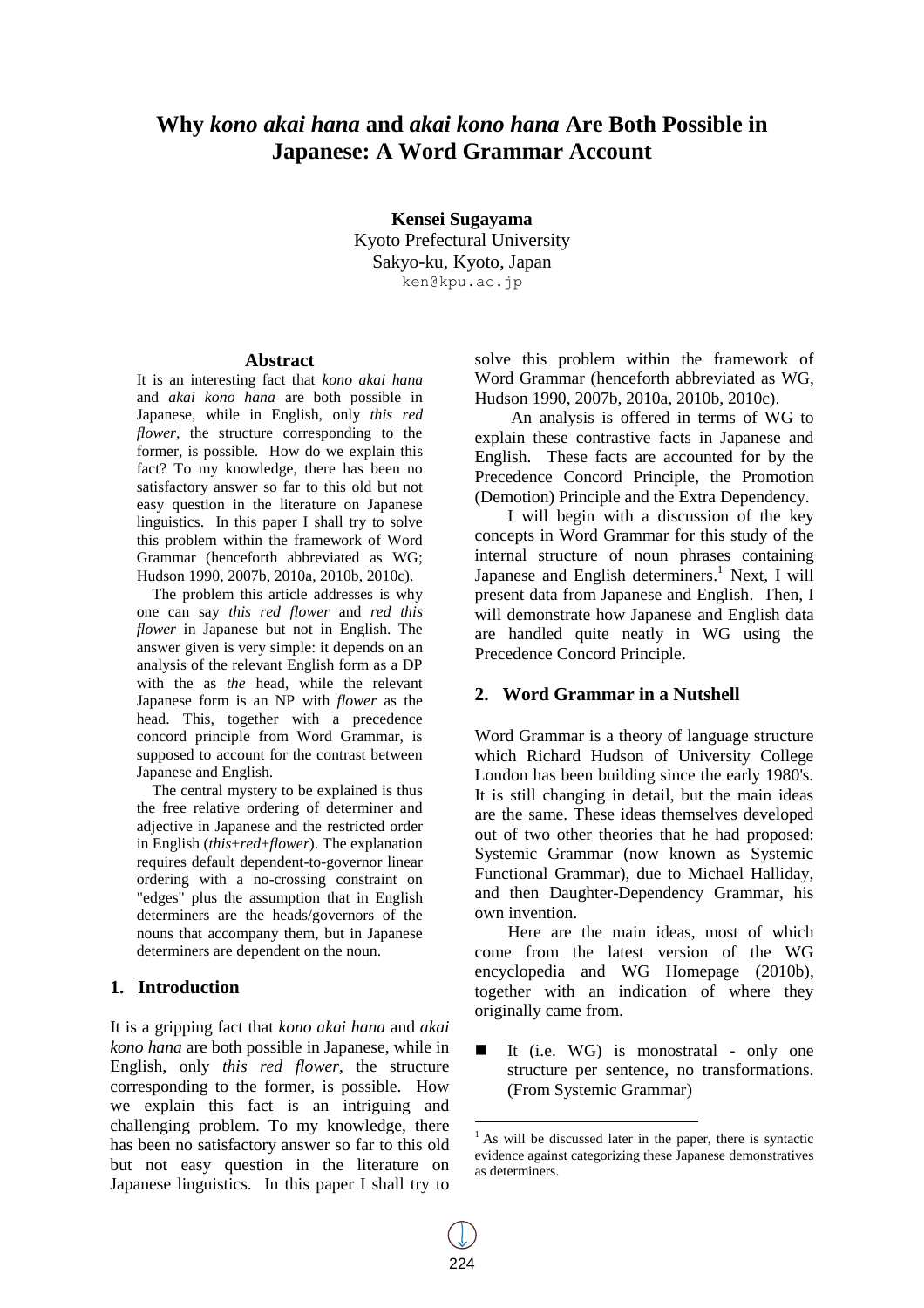- It uses word-word dependencies e.g. a noun is the subject of a verb. (From John Anderson and other users of Dependency Grammar, via Daughter Dependency Grammar; a reaction against Systemic Grammar where word-word dependencies are mediated by the features of the mother phrase.)
- It does not use phrase structure e.g. it does not recognise a noun phrase as the subject of a clause, though these phrases are implicit in the dependency structure. (This is the main difference between Daughter Dependency Grammar and Word Grammar.)
- It shows grammatical relations/functions by explicit labels - e.g. 'subject' and 'object' as shown in (1). (From Systemic Grammar)

(1)



- It uses features only for inflectional contrasts - e.g. tense, number but not transitivity. (A reaction against excessive use of features in both Systemic Grammar and current Transformational Grammar.)
- $\blacksquare$  It uses default inheritance, as a very general way of capturing the contrast between 'basic' or 'underlying' patterns and 'exceptions' or 'transformations' - e.g. by default, English words follow the word they depend on, but exceptionally subjects precede it; particular cases 'inherit' the default pattern unless it is explicitly overridden by a contradictory rule. (From Artificial Intelligence)
- It views concepts as prototypes rather than 'classical' categories that can be defined by necessary and sufficient conditions. All characteristics (i.e. all links in the network) have equal status, though some may for pragmatic reasons be harder to override than others. (From Lakoff and early Cognitive Linguistics, supported by work in sociolinguistics)
- It presents language as a network of knowledge, linking concepts about words, their meanings, etc. - e.g. *kerb* is linked to the meaning 'kerb', to the form  $k\epsilon/b$ , to the word-class 'noun', etc. (From Lamb's

Stratificational Grammar, now known as Neurocognitive Linguistics)

- $\blacksquare$  In this network there are no clear boundaries between different areas of knowledge - e.g. between 'lexicon' and 'grammar', or between 'linguistic meaning' and 'encyclopedic knowledge'. (From early Cognitive Linguistics)
- $\blacksquare$  In particular, there is no clear boundary between 'internal' and 'external' facts about words, so a grammar should be able to incorporate sociolinguistic facts - e.g. the speaker of *jazzed* is an American. (From sociolinguistics)

In this theory, word-word dependency is a key concept, upon which the syntax and semantics of a sentence build. Dependents of a word are subcategorised into two types, i.e. complements and adjuncts. These two types of dependents play a significant role in this theory of grammar.

Let me give you a flavour of the syntax and semantics in WG, as shown in Figure  $1<sup>2</sup>$ .



Figure 1: Syntax and Semantics in WG

# **3. The Data from Japanese and the Analysis**

What is the structure of *akai kono hana*? Consider the following data first:

(2) akai kono hana

<sup>&</sup>lt;sup>2</sup> A letter above or below the dependency arrow represents a grammatical function:'s' stands for subject, 'o' for object, 'c' for complement, 'a<' for pre-adjunct. '>a' for postadjunct, etc. The vertical arrow shows the root (head, parent) of the sentence.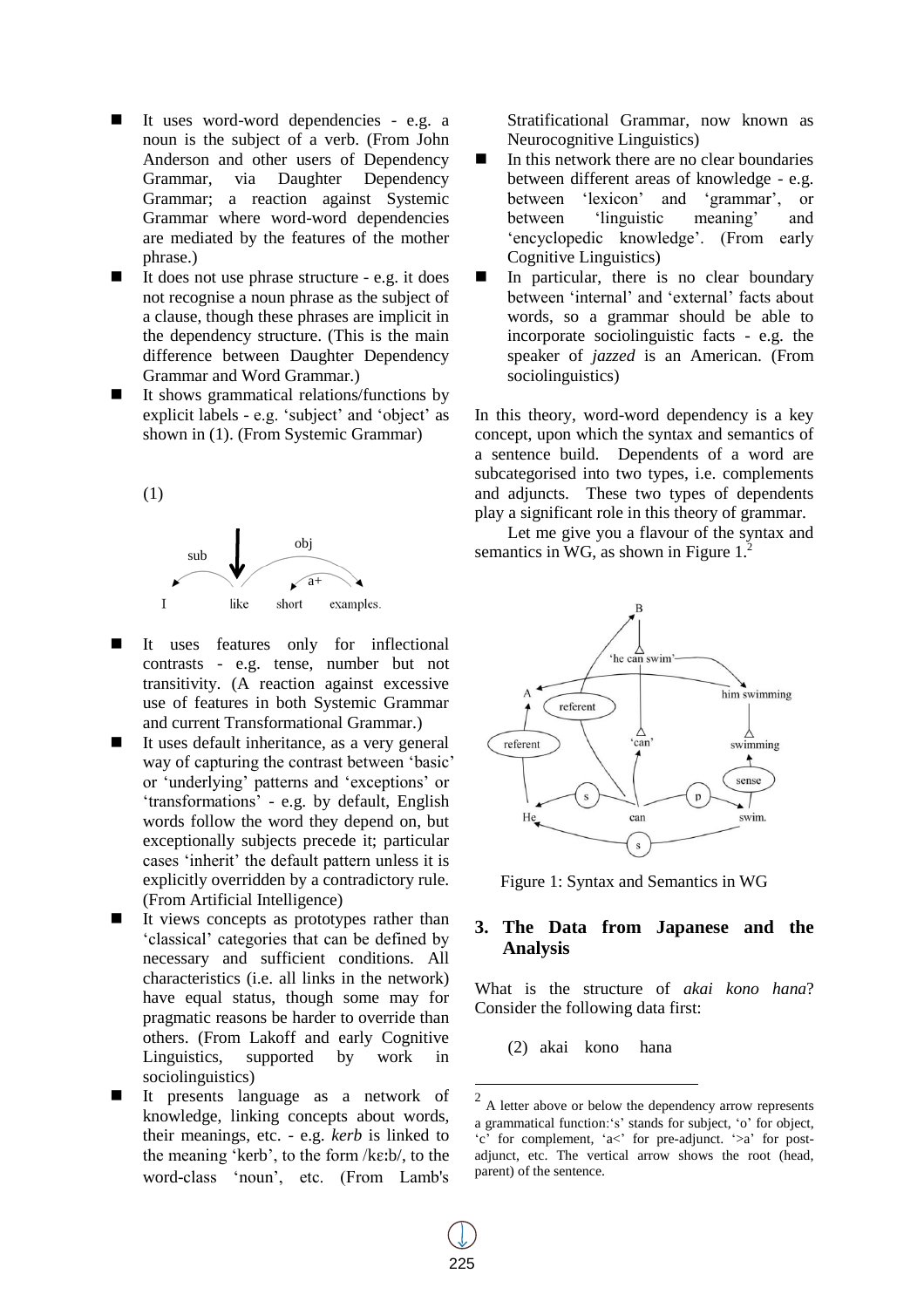| red           | this | flower |
|---------------|------|--------|
| (3) kono akai |      | hana   |

If we take the WG view that in a word combination like *akai hana*, the word which provides the basic meaning is the head (also called as parent in the paper) of the combination, and the other is its dependent (i.e. depends on it), then *hana* is the head of the whole structure *akai hana*. In general, the word which is expanded is the head and the words which expand it are said to depend on it. The structure for *akai kono hana* is shown in (4), where the arrow points from the head to its dependent.



The head has a certain number of characteristics; in a pair of words related by dependency, the head is the one

- a. from which the other word takes its position
- b. which controls the inflected form (if any) of the other
- c. which controls the possibility of occurrence of the other
- d. which denotes the more general case of which Head + Dependent is an instance (i.e. Head + Dependent is a kind of Head, not vice versa). (Hudson 1984)

Because there is no tangling in dependency relation in (4) and the No-tangling Principle requires that there should be no tangling in dependency lines when the order of two dependents is reversed, it is predicted that *kono akai hana* is also grammatical, which is in fact the case as in  $(5)$ .<sup>3</sup>.



<sup>&</sup>lt;sup>3</sup> The No-tangling Principle states that in surface structure no dependencies should tangle with each other - i.e. dependency lines must not cross except when required to do so for coordination or clitics.

The same dependency pattern is also found in similar structures in  $(6) - (9)$ , where a different determiner *ano* is used with the common noun as the head in the NP.

| $(6)$ ano | subarasii | asa     |
|-----------|-----------|---------|
| that      | beautiful | morning |

| eauurur | пютния |
|---------|--------|
|         |        |

- (7) subarasii ano asa
- (8) ano ameno hi
- that rainy day
- (9) ameno ano hi

Much the same is true of a relative clause modifier used with a determiner as shown in (10) and (11).

| $(10)$ ano            |                    | karega katta hon |     |
|-----------------------|--------------------|------------------|-----|
| that                  | he-Sub bought book |                  |     |
| (11) karega katta ano |                    |                  | hon |

Thus, these data imply that nouns like *hana* etc are actually heads and the determiners, like other adjectives, are dependents in these nominal structures in Japanese.<sup>4</sup>

A further piece of evidence that the noun is a head in the so-called NPs in Japanese comes from the behaviour of two determiners and one adjective in the structure at issue. Consider further data in (12) - (17). Phrases like the following are all possible in Japanese.

|             | $(12)$ John-no | kono akai       | hon  |
|-------------|----------------|-----------------|------|
|             | John-Gen this  | red             | book |
|             | $(13)$ John-no | akai kono hon   |      |
|             | $(14)$ kono    | John-noakai hon |      |
|             | $(15)$ kono    | akai John-nohon |      |
| $(16)$ akai |                | John-nokono hon |      |
| $(17)$ akai |                | kono John-nohon |      |

Since all the permutations in order of the words *John-no*, *kono* and *akai* are allowed before the common noun and since *akai* is obviously an adjective and therefore a dependent of *hon*, we have to assume that the same is true of *John-no*  and *kono* given the No-tangling Principle, although they both translate as determiners in English.

 $\overline{a}$ 

<sup>4</sup> I notice that it is a matter for discussion whether or not Japanese demonstratives such as *kono*, *sono*, and *ano* are proper determiners in the X-bar tradition. For the sake of simplicity, let us suppose throughout the paper that these demonstratives can be called as determiners.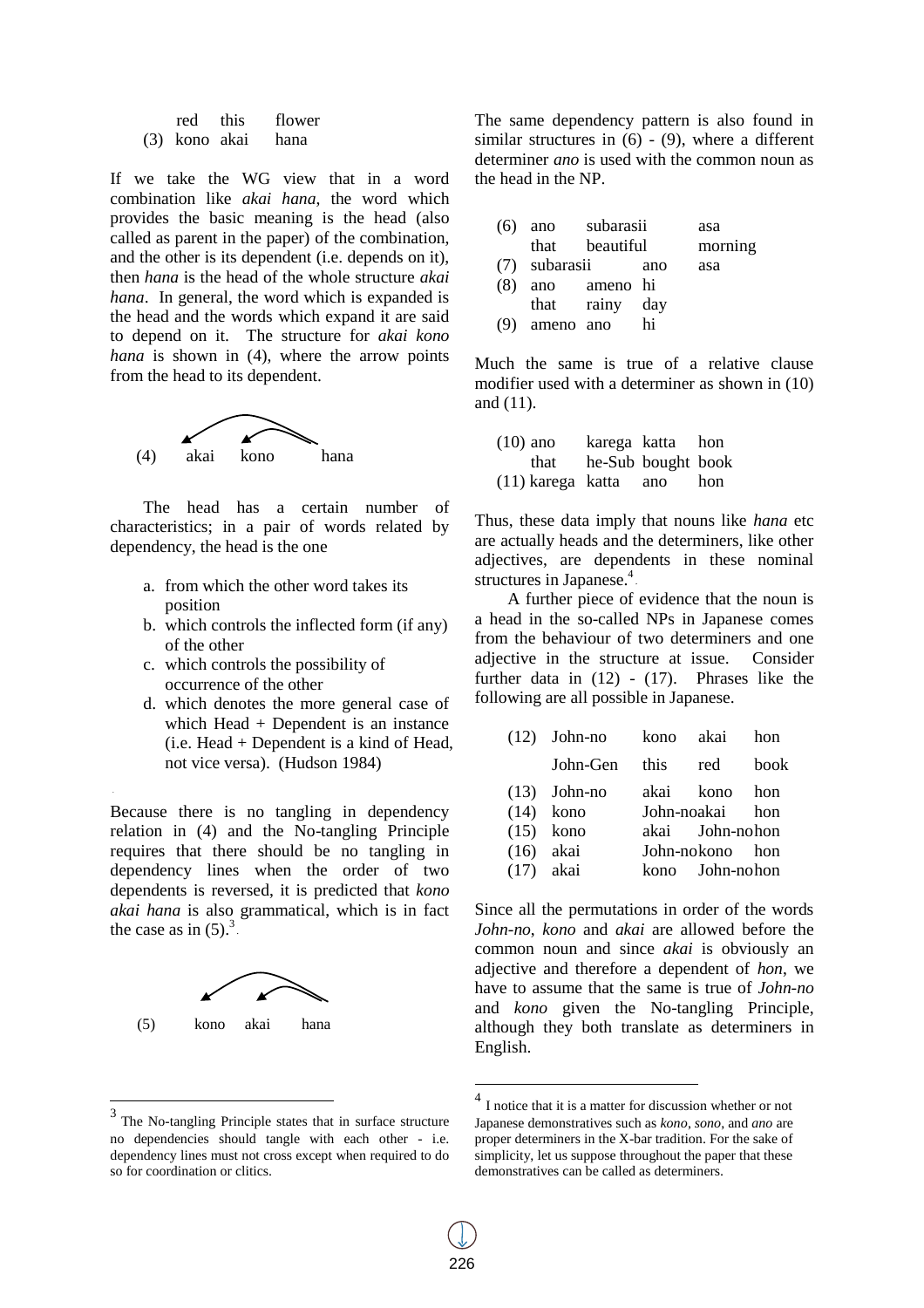Morphologically, demonstratives such as *kono*, *sono*, and *ano* seem to be composed of *ko*, *so*, *a,* and a dependent particle *–no*, which explains why *kono*, etc. behave exactly the same as other adjectives, since *–no* changes the base pronoun into a kind of adjective, which attach quite freely with nouns as long as the derived structures are semantically interpreted.

As to the internal structure of *kono*, *kono* is considered to have the structure in which *ko*, deictic pronoun referring to a place 'more or less near the speaker, is attached to the genitive-case marker *–no*.

# **4. The Data from English and the Analysis**

In contrast, English involves a situation where only the structure *this red flower* corresponding to (3) is possible and \**red this flower* corresponding to (2) is not allowed. Before getting into a detailed analysis of why this structure is ungrammatical in English, let us consider engrossing facts about the word order in English and try to find a way in which to explain the facts.

- (18) I teach bilingual students.
- (19) \*I bilingual teach students. (\* because the arc *bilingual* ← *students* crosses the arc  $I \leftarrow \text{teach}$

This fact is accounted for by the Precedence Concord Principle (PCP), as formulated in  $(20)$ .

(20) Precedence Concord Principle :

A word must have the same precedence relation as its head to the latter's head. (Hudson 2010b)

Precedence concord is the very general principle that makes phrases hang together -- i.e. that in general bans discontinuous phrases. It assumes that words have 'precedence relations' to one another, showing which comes before which. Precedence concord means that two words have to have the same precedence relationship to some other word: so if A follows B, and C has precedence concord with A, then C must also follow B. The diagram in (21) represents the basic rationale of the Precedence Concord Principle (now known as 'Order Concord' in Hudson (2010b)).

(21)



Thus, in (21) the word C has the same precedence concord as the word A to the word B. Put alternatively in terms of dependency, the principle states that if C depends on A and A on B, then C must have the same precedence (before/after) relations as A to B, as in (21).

To see how well it works to give an elegant elucidation for discontinuous phrases in English, let us come back to earlier examples (18) and  $(19)$ , repeated as  $(22)$  and  $(23)$  below.

- (22) I teach bilingual students.
- (23) \*I bilingual teach students. (\* because the arc *bilingual*  $\leftarrow$  *students* crosses the arc *I* ← *teach*)

The diagram in (24) corresponds to the structure of (22). The precedence is displayed by arrows below the structure in (24) where *bilingual* has the same precedence as *students* to *teach*.

(24)



As shown in (24), if *students* in *I teach bilingual students* depends on *teach*, and follows *teach*, then any other word which depends on *students* must also follow *teach*. This is exactly the reason why *bilingual* has to come between *teach* and *students* in (24).

Let us consider then the case with (23), the structure of which is shown in (25). In (25) tangle of dependency line is represented by a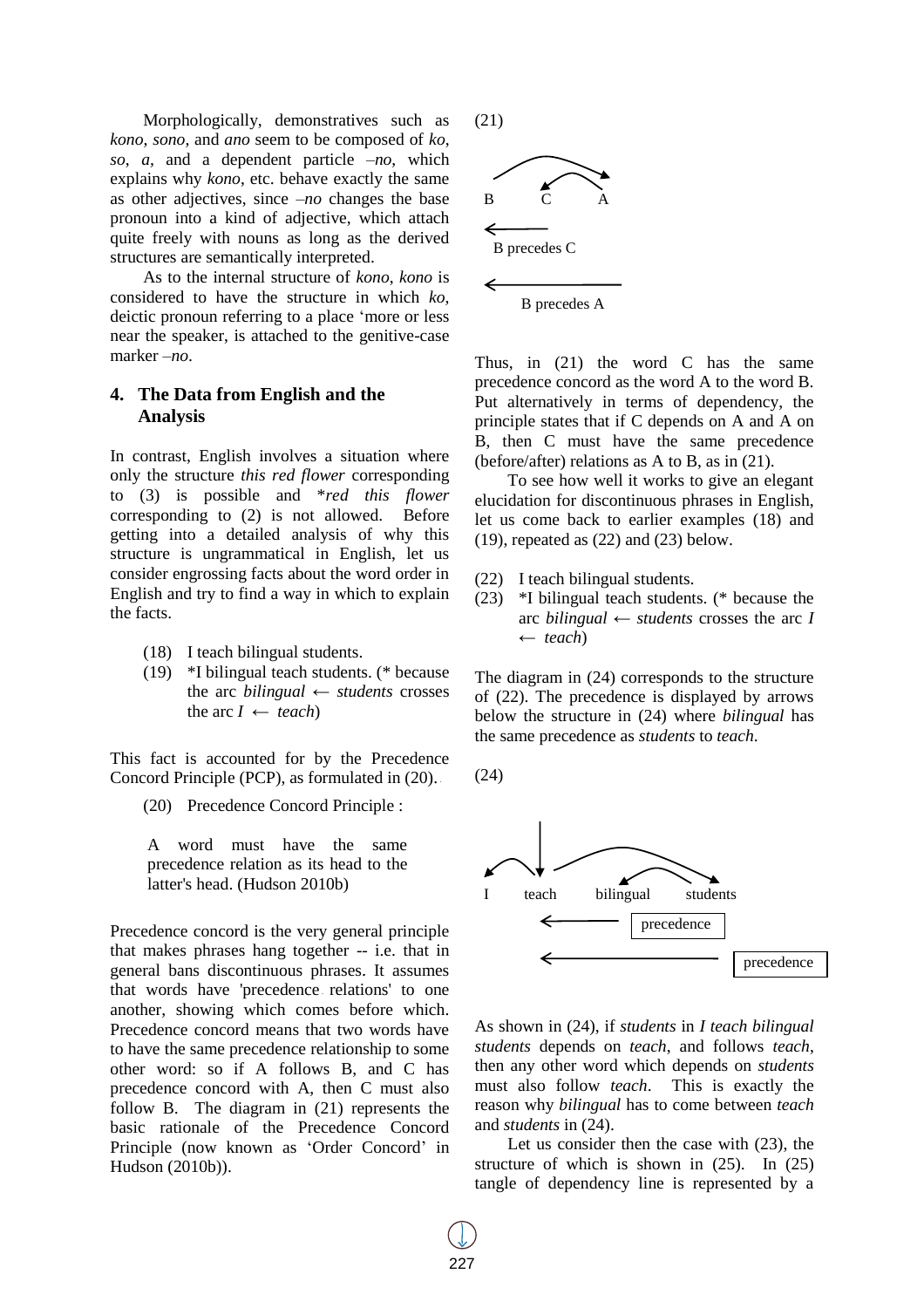circle in broken line. The principle rules out *\*I bilingual teach students*, on the grounds that *bilingual* depends on *students* but does not share its precedence relation to *teach*, as in (25), where clash in precedence is indicated by two arrows pointing at each other below the diagram.

(25)



What the PCP predicts will be much more transparent in the Tesnière-style stemma. The structure below represents *kono akai John-no hon* in stemma.

(26)



The PCP predicts that the order of three words headed by *hon* will be free as long as they appear before their governing head *hon*.

On the other hand, an order restriction on the three words in *this red flower* in English will be easily explained by the dependency relation between the words and their linear order (precedence in order). The principle predicts that *red* has to appear between *this* and *flower* because *flower*, dependent of *this*, appears after *this*, and *red* is a dependent of *flower*. See the structure in (27).

(27)



#### **5. Why \****red a book* **Is not Possible**

In this section, I will show within the framework of WG why we have to take a determiner as head in the NP in English. My claim is that the Precedence Concord Principle blocks the word order adjective > determiner > noun such as \**red this flower* if determiners is defined as head in English.<sup>5</sup>

If we take a noun as head of the phrase, then what the No-tangling Principle will predict based on the dependency structure in (28) is that (29) should be grammatical, which on the contrary is not the case.

(28)



In contrast, to take a determiner rather than a noun as head, together with the Precedence Concord Principle will produce the correct result, which is attested by (30)**.**

 $\overline{a}$ 

<sup>5 &#</sup>x27;β $>\alpha$ ' indicates that β precedes α.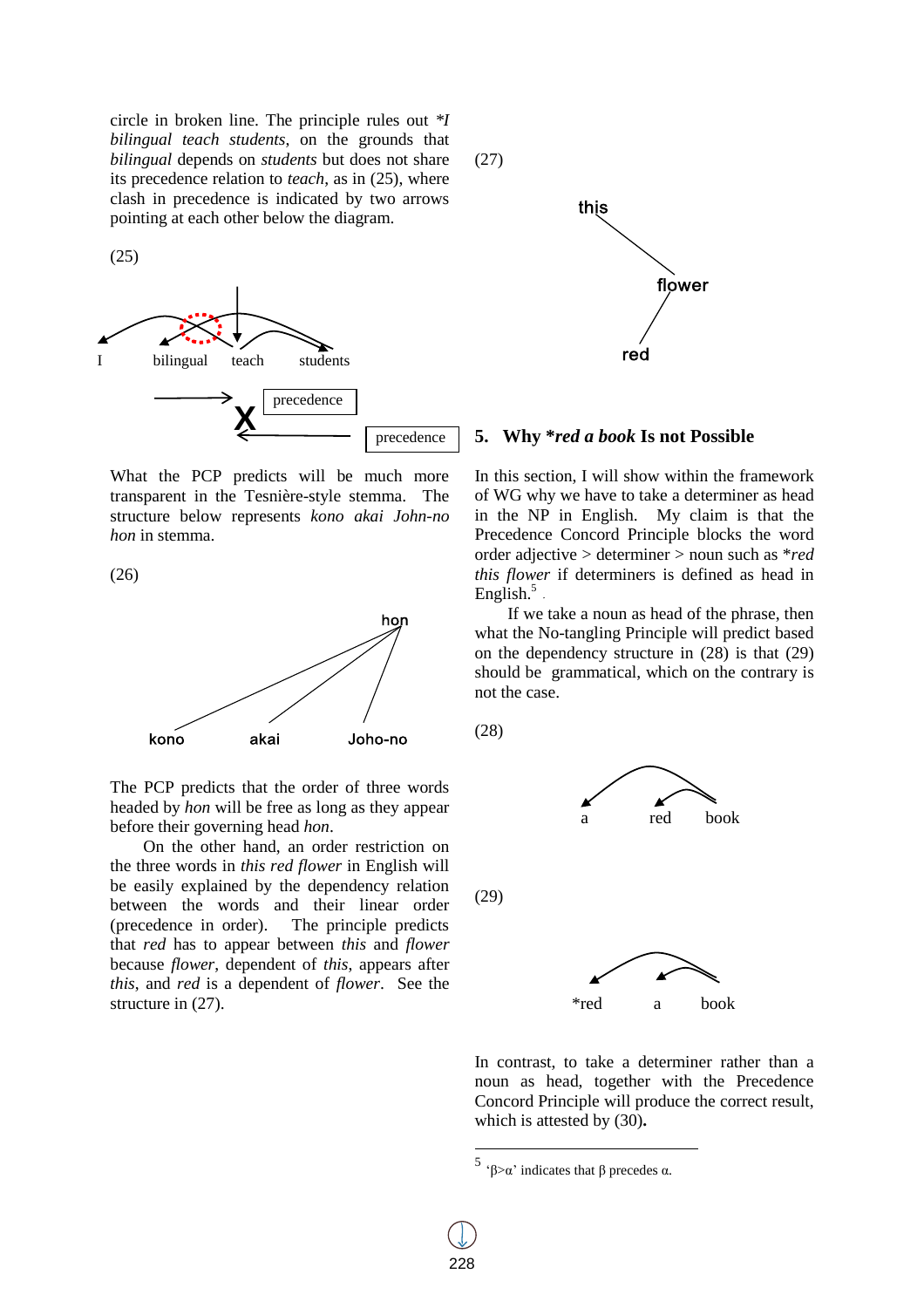

(30)

Although *red* is a dependent of *book* in (30), it does not have the same precedence as *book* to *a*, which is automatically predicted to be ungrammatical by the Precedence Concord Principle.

Additionally, there is also semantic evidence supporting that determiners are actually heads in English. They must be heads because *this flower* is an expansion of *this*, which can always occur without *flower*; it cannot be an expansion of *flower*, because this is impossible without *this*. Therefore *flower* must depend on *this*, not the other way round. In Japanese, on the other hand, *kore* (corresponding to *this*) cannot be expanded, but *hana* can, which implies that *hana* is a head in (2) or (3).

To sum up, fitting the required order of determiner > adjective > noun in English NPs into the grammar of English necessarily involves a rule which takes a determiner as head. This view is shared with the so-called DP analysis (Abney 1987).

#### **6. Apparent Counter-examples**

As Murata (2003) points out, however, there are structures which the Precedence Concord Principle seems to predict to be ungrammatical, yet do exist in English. Below are some such apparent counter-examples.

In (31) there is obviously violation of the Precedence Concord Principle with the word *short* (and also violation of the No-tangling Principle), which has to come to the right of *a*.



In English noun phrases the determiner canonically precedes the prenominal adjectives, both the lexical and the phrasal ones.

- (32) a. a big house
	- b. a very big house
- (33) a. \* big a house
	- b. \* very big a house

A notable exception are the adjectival phrases which are introduced by *as, so, too, how, this* and *that*. When they occur in a nominal which contains the indefinite article, they precede the determiner (Huddleston and Pullum 2002, 435).

- (34) a. It's so good a bargain I can't resist buying it. (*ibid*.)
	- b. How serious a problem is it? (*ibid*.)
	- c. \*They're so good bargains I can't resist buying them. (van Eynde 2007)
	- d. \* How serious problems are they? (*ibid*.)
- (35) a. \*It's a so good bargain I can't resist buying it. (*ibid*.)
	- b. \*A how serious problem is it? (*ibid*.)

This construction, for which Berman (1974) coined the term Big Mess Construction, only occurs in nominals with an indefinite article. It does not occur in nominal with another kind of determiner, as in (36a), nor in nominals without determiner, as in (36b).

- (36) a. \*How serious some problem is it? (van Eynde 2007)
	- b. \*They are so good bargains I can't resist buying them. (*ibid*.)
	- c. How serious a problem is it? (Huddleston and Pullum 2002, 435)
	- d. \*How serious problems are they? (*ibid*.)

A further complication is provided by the APs which are introduced by *more* or *less*. They can either occur in the canonical position or in the exceptional one (Huddleston and Pullum 2002, 435).

(37) a. This is a more serious problem than the other. (*ibid*.) b. This is more serious a problem than the

other. (*ibid*.)

229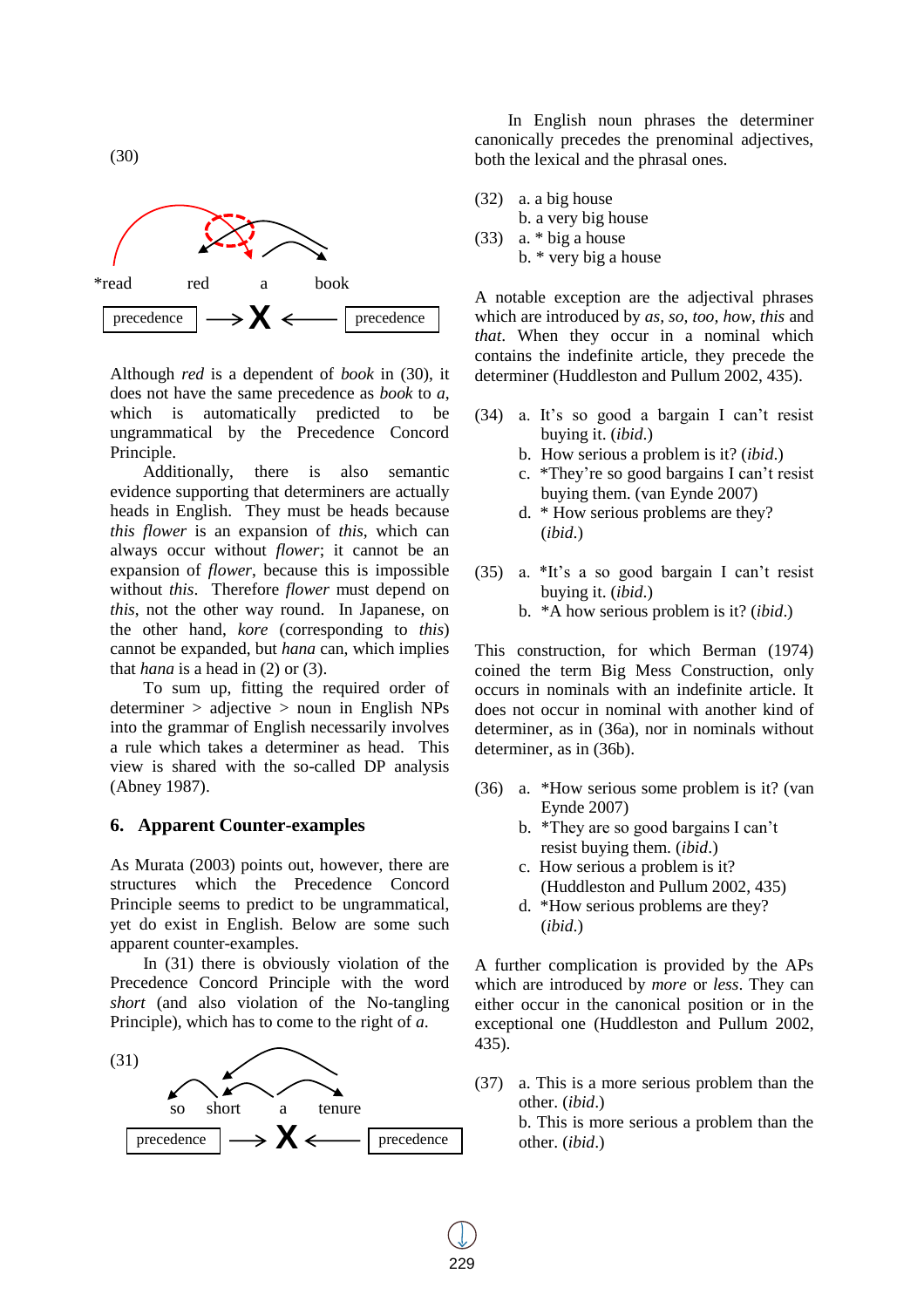Also here, the exceptional position is only possible in combination with the indefinite article.

What makes the Big Mess Construction interesting is not only its idiosyncracy and the descriptive challenges which it raises, but also the light which its treatment sheds on the issue of the trade-off between lexicalism and constructivism in formal grammar.

To pave the way for the treatment I first present my analysis of the internal structure of the relevant BMCs. It deals with the canonical order autonomously. The exceptional order, as exemplified by (38) to and (40), is modeled later in this section.

This alleged violation of the Precedence Concord Principle seen in the BMC, however, can be saved by introducing the idea of dividing the sentence's dependencies into two, i.e. the 'surface' dependencies and 'other' (*alias* 'extra') dependencies.

In general, the dependency structures in the surface structure are drawn above the words of the sentence - i.e. literally on the sentence's 'surface'. Other dependencies (called 'extra dependencies') are drawn below the sentencewords. This idea is a fairly recent addition to WG theory (which used to rely on the Adjacency Principle - Hudson 1984, 113-120). The basic idea is that not all dependencies are relevant to word order (i.e. visible to the Precedence Concord Principle), so we pick out a sub-set which are visible to the principle and show them separately from the others. This sub-set is the 'surface structure'. The diagram in (38) on the right column shows the surface structure above the words and the rest of the dependency structure below them.

The surface structure is a domain for the No-dangling Principle, which requires every word to have one surface parent. It also used to be a domain for the No-tangling Principle, but this has now been replaced by order concord as the means for keeping the words in a phrase together. In current theory, the surface structure contains all the dependencies that define landmarks. The term 'landmark' is borrowed from Langacker's Cognitive Grammar, where it is used for talking about meaning.<sup>6</sup> This

 $\overline{a}$ 

term is very useful in semantics, but it can be extended to syntax as well (Hudson 2010b). The idea is that almost every word is positioned in relation to some other word in syntax.

Here let us assume that where the word has more than one parents, only one is relevant - for example, in raising, only the higher parent is relevant; this is the basic idea behind the earlier notion of surface structure.

A word's landmark is typically one of its parents; but which one should count as the landmark? In (31) above *short* has two parents (i.e. *a* and *tenure*). In most cases the choice is forced by the special restriction called the Promotion Principle which favours the higher of two parents with the effect of 'promoting' the word to the highest possible rank in the sentence. In practice, though, the landmark arrows are almost redundant once you have marked all the dependencies because most words have only one parent, and that is their landmark. The only cases where words whose landmarks are worth distinguishing from parents are those which have more than one parents; and we already have a notation for making the relevant distinctions. This is the surface-structure notation, which demotes the dependencies that do not provide landmarks by drawing their arrows below the words. This allows the very much simpler notation below as in (38) where the extra dependency from *tenure* to *short* is now demoted as extra to become invisible to the Precedence Concord Principle, providing a favourable solution to the data, which would otherwise be predicted to be ungrammatical.

(38)



If a word has more than one landmark, only the nearest landmark is visible to dependency analysis. The dependencies that do not provide landmarks are demoted. (cf. Hudson 2010b)

 $<sup>6</sup>$  For example, a spatial preposition defines a place by its</sup> relation to the 'landmark'; so in the phrase *in Rylestone*, Rylestone is the landmark and the place is somewhere within the City of Rylestone, and in *at the door* the door is the landmark. The landmark is the fixed identifiable reference-point for the relationship.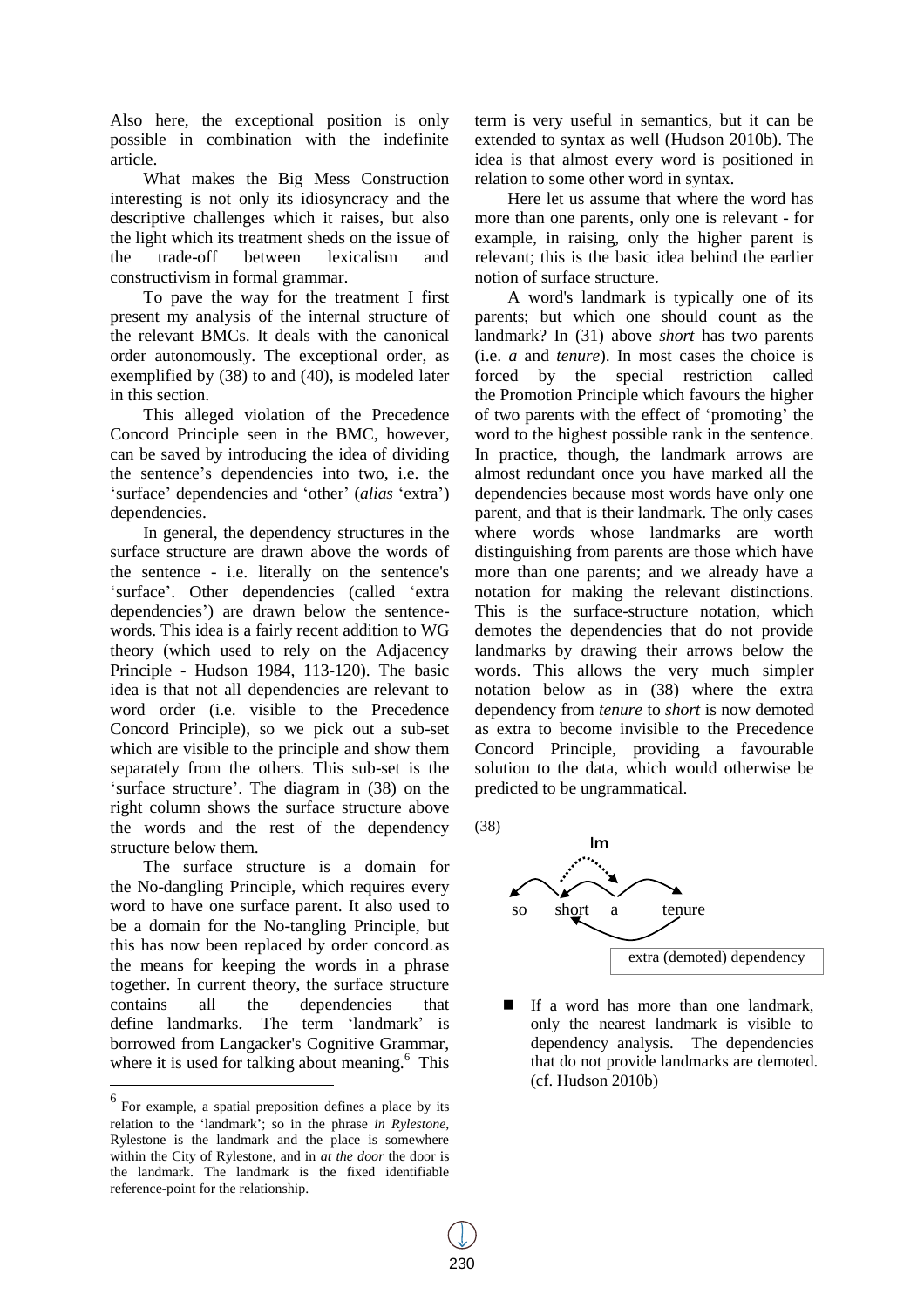

Figure 2: Landmarks shadow dependencies

This idea extends further to another case of seeming counter-examples as in (39). In (39) *quite* has two parents (i.e. *a* and *big*) at the surface, and a dependency relation from *big* to *quite* crosses the one between *a* and *column*, violating the No-tangling Principle.<sup>7</sup>.

(39)



In (39), as *big* is a remoter parent to *quite*, which demotes the dependency from *big* to *quite* to create a new structure in (40).

(40)

So far, we have seen that alleged counterexamples can in fact be predicted to be grammatical in WG by taking only the surface dependency into account and excluding the extra



dependency

 $\overline{a}$ 

#### **7. Conclusion**

In summary, I have shown why *kono* and *akai*  are reversible in the structure *kono akai hana* in Japanese, while English allows only one corresponding structure. My arguments are based on the difference in grammatical category of *kono* and *this* in each language. From the dependency analysis above, the conclusion, then, is that the determiner is the head (parent) of a NP, and that the common noun is a complement in English NPs.

#### **Acknowledgments**

I am grateful to the four anonymous referees for the invaluable comments and suggestions.

### **References**

- Steven P. Abney. 1987. *The English Noun Phrase in Its Sentential Aspect*. PhD thesis, MIT.
- Arlene Berman. 1974. *Adjective and Adjective Complement Constructions in English*. PhD thesis, Harvard University.
- R. Huddleston and G.K. Pullum. 2002. *The Cambridge Grammar of the English Language*. Cambridge University Press, Cambridge.
- Richard A. Hudson. 1984. *Word Grammar*. Blackwell, Oxford.
- Richard A. Hudson. 1990. *English Word Grammar*. Blackwell, Oxford.

http://www.phon.ucl.ac.uk/ home/dick/wg.htm.

- Richard A. Hudson. 2003. The Psychological Reality of Syntactic Dependency Relations. Paper read at MTT 2003, Paris, 16-18 juin 2003.
- Richard A. Hudson. 2004. Are Determiners Heads? *Functions of Language*, 11(1): 7 - 42.
- Richard A. Hudson. A. 2007a. Word Grammar. In Dirk Geeraerts and Hubert Cuyckens. (eds.). *The Oxford Handbook of Cognitive Linguistics*, 509- 542. Oxford University Press, Oxford.
- Richard A. Hudson. 2007b. *Language Networks: The New Word Grammar*. Oxford University Press, Oxford.
- Richard A. Hudson. 2010a. *An Introduction to Word Grammar.* Cambridge University Press, Cambridge.
- Richard A. Hudson. 2010b. An Encyclopaedia of Word Grammar and English Grammar. (Version: 17 June 2010).

http://www.phon.ucl.ac.uk/home/dick/wg.htm.

- Richard A. Hudson. 2010c. Word Grammar Homepage. (Version: 29 July 2010). http://www.phon.ucl.ac.uk/home/dick/wg.htm.
- Kim Jong-Bok and Peter Sells. 2011. The Big Mess Construction: Interactions between the Lexicon and Constructions. *English Language and Linguistics*, 15(2): 335-362.

<sup>&</sup>lt;sup>7</sup> 'lm' represents the relation 'landmark'.